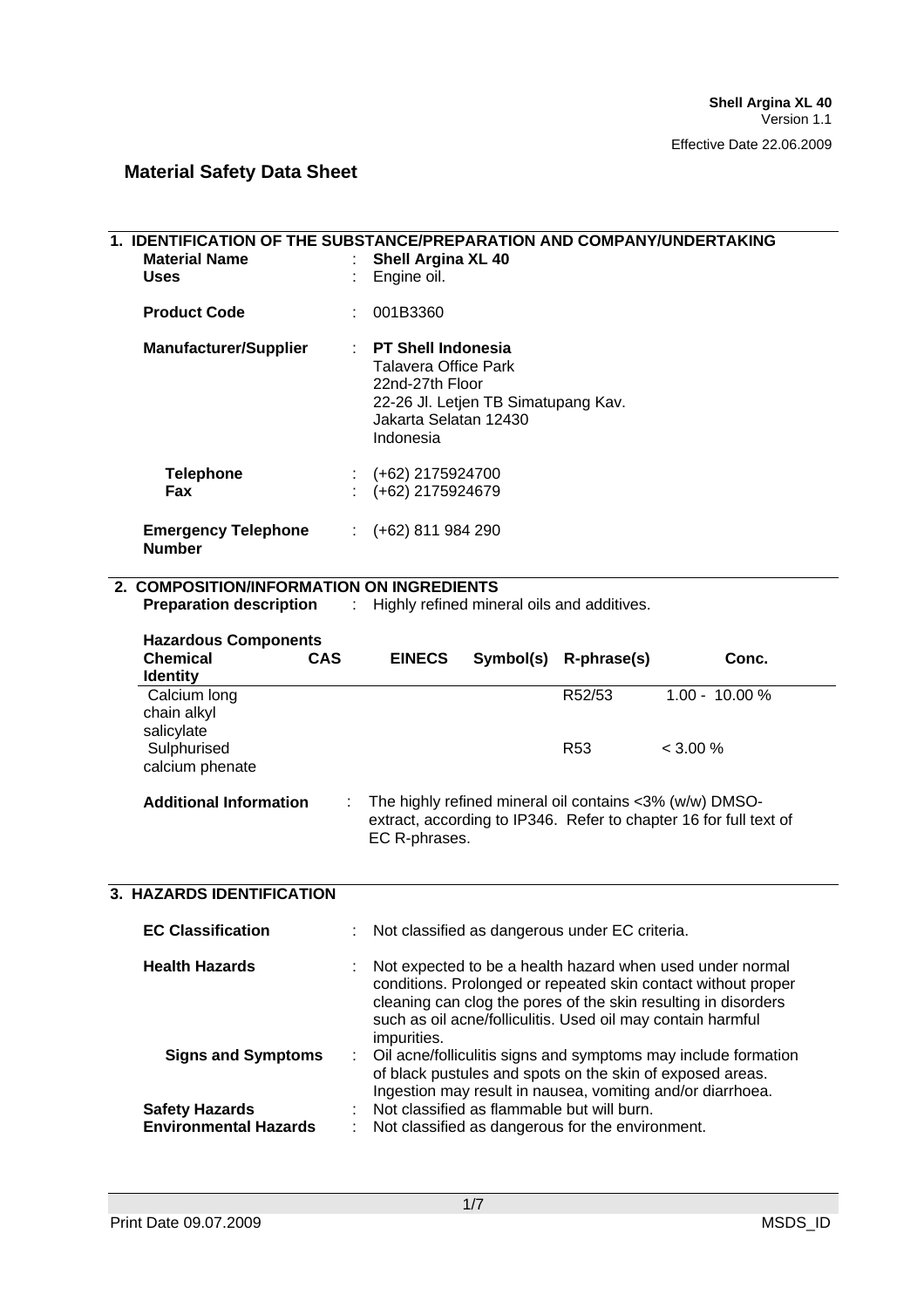| <b>4. FIRST AID MEASURES</b>                    |   |                                                                                                   |
|-------------------------------------------------|---|---------------------------------------------------------------------------------------------------|
| <b>General Information</b>                      |   |                                                                                                   |
|                                                 |   | Not expected to be a health hazard when used under normal<br>conditions.                          |
| <b>Inhalation</b>                               |   |                                                                                                   |
|                                                 |   | No treatment necessary under normal conditions of use. If                                         |
|                                                 |   | symptoms persist, obtain medical advice.                                                          |
| <b>Skin Contact</b>                             |   | : Remove contaminated clothing. Flush exposed area with water                                     |
|                                                 |   | and follow by washing with soap if available. If persistent                                       |
|                                                 |   | irritation occurs, obtain medical attention.                                                      |
| <b>Eye Contact</b>                              |   | Flush eye with copious quantities of water. If persistent                                         |
|                                                 |   | irritation occurs, obtain medical attention.                                                      |
| Ingestion                                       |   | In general no treatment is necessary unless large quantities                                      |
|                                                 |   | are swallowed, however, get medical advice.                                                       |
| <b>Advice to Physician</b>                      |   | Treat symptomatically.                                                                            |
|                                                 |   |                                                                                                   |
| <b>5. FIRE FIGHTING MEASURES</b>                |   |                                                                                                   |
| Clear fire area of all non-emergency personnel. |   |                                                                                                   |
|                                                 |   |                                                                                                   |
| <b>Specific Hazards</b>                         |   | Hazardous combustion products may include: A complex                                              |
|                                                 |   | mixture of airborne solid and liquid particulates and gases                                       |
|                                                 |   | (smoke). Carbon monoxide. Unidentified organic and inorganic                                      |
|                                                 |   | compounds.                                                                                        |
| <b>Suitable Extinguishing</b>                   |   | Foam, water spray or fog. Dry chemical powder, carbon                                             |
| <b>Media</b>                                    |   | dioxide, sand or earth may be used for small fires only.                                          |
| <b>Unsuitable Extinguishing</b>                 | ÷ | Do not use water in a jet.                                                                        |
| <b>Media</b>                                    |   |                                                                                                   |
| <b>Protective Equipment for</b>                 | ÷ | Proper protective equipment including breathing apparatus                                         |
| <b>Firefighters</b>                             |   | must be worn when approaching a fire in a confined space.                                         |
|                                                 |   |                                                                                                   |
|                                                 |   |                                                                                                   |
| <b>6. ACCIDENTAL RELEASE MEASURES</b>           |   |                                                                                                   |
|                                                 |   | Avoid contact with spilled or released material. For guidance on selection of personal protective |
|                                                 |   | equipment see Chapter 8 of this Material Safety Data Sheet. See Chapter 13 for information on     |
|                                                 |   | disposal. Observe all relevant local and international regulations.                               |
|                                                 |   |                                                                                                   |
| <b>Protective measures</b>                      |   | Avoid contact with skin and eyes. Use appropriate containment                                     |
|                                                 |   | to avoid environmental contamination. Prevent from spreading                                      |
|                                                 |   | or entering drains, ditches or rivers by using sand, earth, or                                    |
|                                                 |   | other appropriate barriers.                                                                       |
| <b>Clean Up Methods</b>                         |   | Slippery when spilt. Avoid accidents, clean up immediately.                                       |
|                                                 |   | Prevent from spreading by making a barrier with sand, earth or                                    |
|                                                 |   | other containment material. Reclaim liquid directly or in an                                      |
|                                                 |   | absorbent. Soak up residue with an absorbent such as clay,                                        |
|                                                 |   | sand or other suitable material and dispose of properly.                                          |
| <b>Additional Advice</b>                        |   | Local authorities should be advised if significant spillages                                      |
|                                                 |   | cannot be contained.                                                                              |

# **7. HANDLING AND STORAGE**

| <b>General Precautions</b> | : Use local exhaust ventilation if there is risk of inhalation of<br>vapours, mists or aerosols. Properly dispose of any<br>contaminated rags or cleaning materials in order to prevent |
|----------------------------|-----------------------------------------------------------------------------------------------------------------------------------------------------------------------------------------|
|                            | fires. Use the information in this data sheet as input to a risk<br>assessment of local circumstances to help determine                                                                 |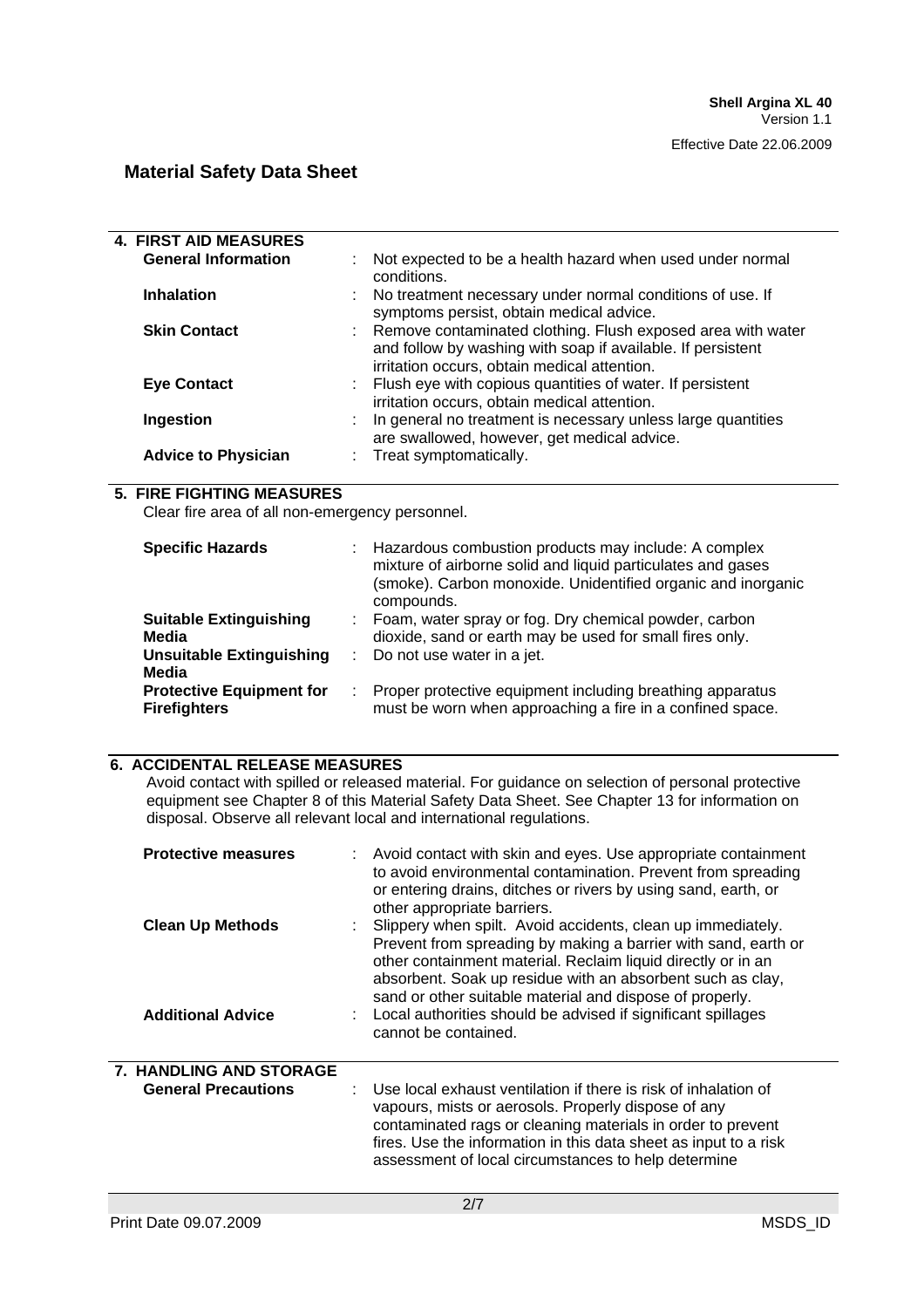|                               | appropriate controls for safe handling, storage and disposal of<br>this material.                                                                                                                        |
|-------------------------------|----------------------------------------------------------------------------------------------------------------------------------------------------------------------------------------------------------|
| <b>Handling</b>               | Avoid prolonged or repeated contact with skin. Avoid inhaling<br>vapour and/or mists. When handling product in drums, safety<br>footwear should be worn and proper handling equipment<br>should be used. |
| <b>Storage</b>                | : Keep container tightly closed and in a cool, well-ventilated<br>place. Use properly labelled and closeable containers. Storage<br>Temperature: 0 - 50 °C / 32 - 122 °F                                 |
| <b>Recommended Materials</b>  | : For containers or container linings, use mild steel or high<br>density polyethylene.                                                                                                                   |
| <b>Unsuitable Materials</b>   | $\therefore$ PVC.                                                                                                                                                                                        |
| <b>Additional Information</b> | Polyethylene containers should not be exposed to high<br>temperatures because of possible risk of distortion.                                                                                            |

#### **8. EXPOSURE CONTROLS/PERSONAL PROTECTION**

## **Occupational Exposure Limits**

| <b>Material</b>   | <b>Source</b> | Type        | ppm | mg/m3              | <b>Notation</b> |
|-------------------|---------------|-------------|-----|--------------------|-----------------|
| Oil mist, mineral | <b>ACGIH</b>  | TWA         |     | $5 \text{ mg/m}$ 3 |                 |
|                   |               | [Mist.]     |     |                    |                 |
|                   | <b>ACGIH</b>  | <b>STEL</b> |     | 10 mg/m $3$        |                 |
|                   |               | [Mist.]     |     |                    |                 |
|                   | <b>ID OEL</b> | TWA         |     | $5 \text{ mg/m}$ 3 |                 |
|                   |               | [Mist.]     |     |                    |                 |

| <b>Exposure Controls</b>                       | The level of protection and types of controls necessary will vary<br>depending upon potential exposure conditions. Select controls<br>based on a risk assessment of local circumstances.<br>Appropriate measures include: Adequate ventilation to control<br>airborne concentrations. Where material is heated, sprayed or<br>mist formed, there is greater potential for airborne<br>concentrations to be generated.                                                                                                                                                                                                                                                                                                                                                  |
|------------------------------------------------|------------------------------------------------------------------------------------------------------------------------------------------------------------------------------------------------------------------------------------------------------------------------------------------------------------------------------------------------------------------------------------------------------------------------------------------------------------------------------------------------------------------------------------------------------------------------------------------------------------------------------------------------------------------------------------------------------------------------------------------------------------------------|
| <b>Personal Protective</b><br><b>Equipment</b> | Personal protective equipment (PPE) should meet<br>recommended national standards. Check with PPE suppliers.                                                                                                                                                                                                                                                                                                                                                                                                                                                                                                                                                                                                                                                           |
| <b>Respiratory Protection</b>                  | No respiratory protection is ordinarily required under normal<br>conditions of use. In accordance with good industrial hygiene<br>practices, precautions should be taken to avoid breathing of<br>material. If engineering controls do not maintain airborne<br>concentrations to a level which is adequate to protect worker<br>health, select respiratory protection equipment suitable for the<br>specific conditions of use and meeting relevant legislation.<br>Check with respiratory protective equipment suppliers. Where<br>air-filtering respirators are suitable, select an appropriate<br>combination of mask and filter. Select a filter suitable for<br>combined particulate/organic gases and vapours [boiling point<br>$>65^{\circ}C(149^{\circ}F)$ ]. |
| <b>Hand Protection</b>                         | Where hand contact with the product may occur the use of<br>gloves approved to relevant standards (e.g. Europe: EN374,<br>US: F739) made from the following materials may provide                                                                                                                                                                                                                                                                                                                                                                                                                                                                                                                                                                                      |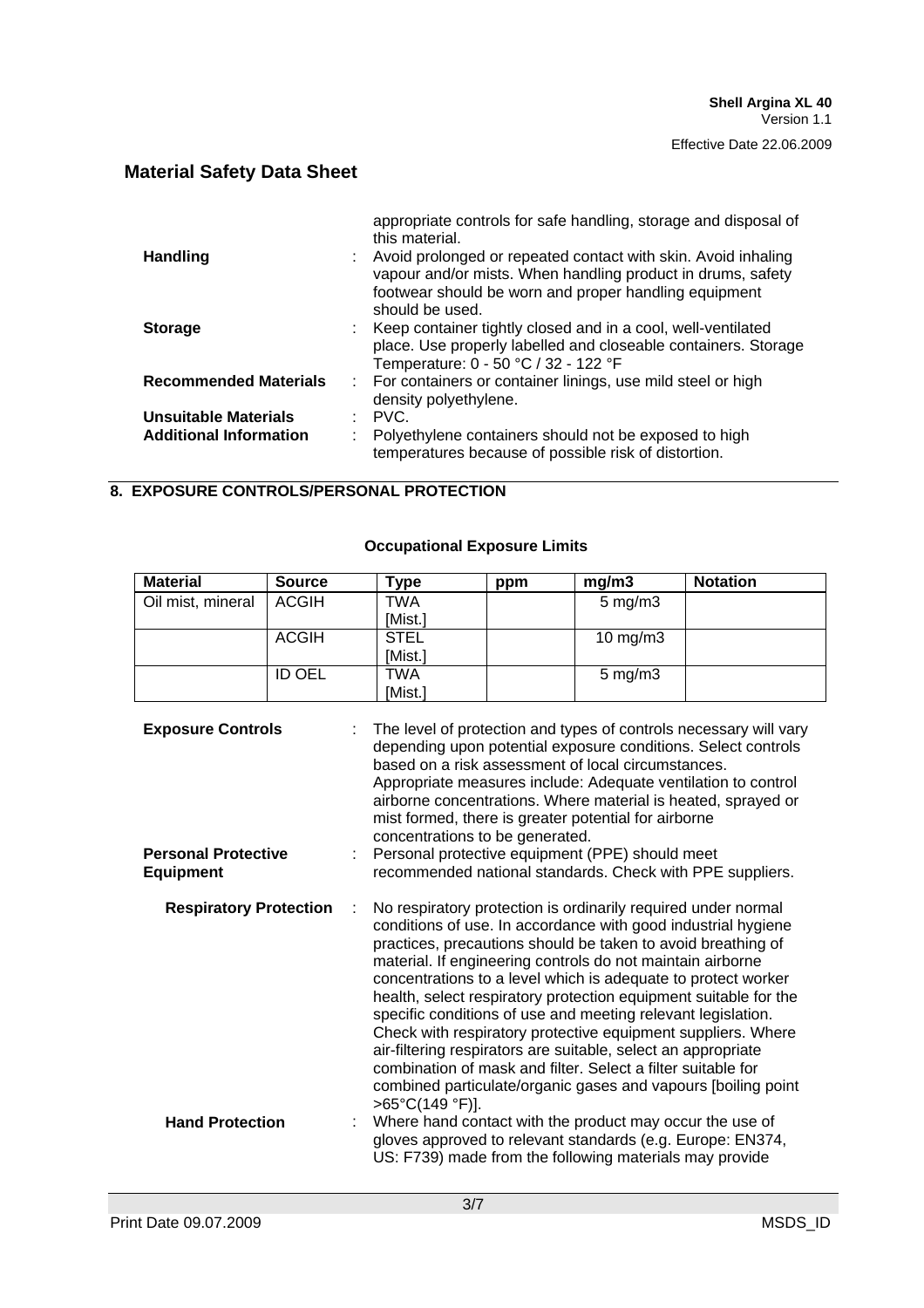|                                                          | suitable chemical protection: PVC, neoprene or nitrile rubber<br>gloves. Suitability and durability of a glove is dependent on<br>usage, e.g. frequency and duration of contact, chemical<br>resistance of glove material, glove thickness, dexterity. Always<br>seek advice from glove suppliers. Contaminated gloves should<br>be replaced. Personal hygiene is a key element of effective<br>hand care. Gloves must only be worn on clean hands. After<br>using gloves, hands should be washed and dried thoroughly. |
|----------------------------------------------------------|-------------------------------------------------------------------------------------------------------------------------------------------------------------------------------------------------------------------------------------------------------------------------------------------------------------------------------------------------------------------------------------------------------------------------------------------------------------------------------------------------------------------------|
| <b>Eye Protection</b>                                    | Application of a non-perfumed moisturizer is recommended.<br>Wear safety glasses or full face shield if splashes are likely to                                                                                                                                                                                                                                                                                                                                                                                          |
| <b>Protective Clothing</b>                               | occur.<br>Skin protection not ordinarily required beyond standard issue                                                                                                                                                                                                                                                                                                                                                                                                                                                 |
| <b>Monitoring Methods</b>                                | work clothes.<br>Monitoring of the concentration of substances in the breathing<br>zone of workers or in the general workplace may be required to<br>confirm compliance with an OEL and adequacy of exposure<br>controls. For some substances biological monitoring may also<br>be appropriate.                                                                                                                                                                                                                         |
| <b>Environmental Exposure</b><br>÷<br><b>Controls</b>    | Minimise release to the environment. An environmental<br>assessment must be made to ensure compliance with local<br>environmental legislation.                                                                                                                                                                                                                                                                                                                                                                          |
| 9. PHYSICAL AND CHEMICAL PROPERTIES                      |                                                                                                                                                                                                                                                                                                                                                                                                                                                                                                                         |
| Appearance<br>Odour                                      | Amber. Liquid at room temperature.<br>Slight hydrocarbon.                                                                                                                                                                                                                                                                                                                                                                                                                                                               |
| рH                                                       | : Not applicable.                                                                                                                                                                                                                                                                                                                                                                                                                                                                                                       |
| Initial Boiling Point and<br><b>Boiling Range</b>        | $\therefore$ > 280 °C / 536 °F estimated value(s)                                                                                                                                                                                                                                                                                                                                                                                                                                                                       |
| Pour point                                               | Typical -18 $^{\circ}$ C / 0 $^{\circ}$ F                                                                                                                                                                                                                                                                                                                                                                                                                                                                               |
| Flash point                                              | Typical 205 °C / 401 °F (PMCC / ASTM D93)                                                                                                                                                                                                                                                                                                                                                                                                                                                                               |
| Upper / lower Flammability<br>or Explosion limits        | : Typical 1 - 10 %(V) (based on mineral oil)                                                                                                                                                                                                                                                                                                                                                                                                                                                                            |
| Auto-ignition temperature                                | : > 320 °C / 608 °F                                                                                                                                                                                                                                                                                                                                                                                                                                                                                                     |
| Vapour pressure                                          | $:$ < 0.5 Pa at 20 °C / 68 °F (estimated value(s))                                                                                                                                                                                                                                                                                                                                                                                                                                                                      |
| Density                                                  | Typical 916 kg/m3 at 15 °C / 59 °F                                                                                                                                                                                                                                                                                                                                                                                                                                                                                      |
| Water solubility                                         | Negligible.                                                                                                                                                                                                                                                                                                                                                                                                                                                                                                             |
| n-octanol/water partition<br>t.<br>coefficient (log Pow) | > 6 (based on information on similar products)                                                                                                                                                                                                                                                                                                                                                                                                                                                                          |
| Kinematic viscosity                                      | Typical 135 mm2/s at 40 °C / 104 °F                                                                                                                                                                                                                                                                                                                                                                                                                                                                                     |
| Vapour density (air=1)                                   | $> 1$ (estimated value(s))                                                                                                                                                                                                                                                                                                                                                                                                                                                                                              |
| Evaporation rate (nBuAc=1)                               | Data not available                                                                                                                                                                                                                                                                                                                                                                                                                                                                                                      |
| <b>10. STABILITY AND REACTIVITY</b>                      |                                                                                                                                                                                                                                                                                                                                                                                                                                                                                                                         |
| <b>Stability</b>                                         | Stable.                                                                                                                                                                                                                                                                                                                                                                                                                                                                                                                 |
| <b>Conditions to Avoid</b>                               | Extremes of temperature and direct sunlight.                                                                                                                                                                                                                                                                                                                                                                                                                                                                            |
| <b>Materials to Avoid</b>                                | Strong oxidising agents.                                                                                                                                                                                                                                                                                                                                                                                                                                                                                                |
| <b>Hazardous</b><br><b>Decomposition Products</b>        | : Hazardous decomposition products are not expected to form<br>during normal storage.                                                                                                                                                                                                                                                                                                                                                                                                                                   |
| <b>11. TOXICOLOGICAL INFORMATION</b>                     |                                                                                                                                                                                                                                                                                                                                                                                                                                                                                                                         |
| <b>Basis for Assessment</b><br>t.                        | Information given is based on data on the components and the                                                                                                                                                                                                                                                                                                                                                                                                                                                            |
|                                                          | toxicology of similar products.                                                                                                                                                                                                                                                                                                                                                                                                                                                                                         |
| <b>Acute Oral Toxicity</b>                               | Expected to be of low toxicity: LD50 > 5000 mg/kg                                                                                                                                                                                                                                                                                                                                                                                                                                                                       |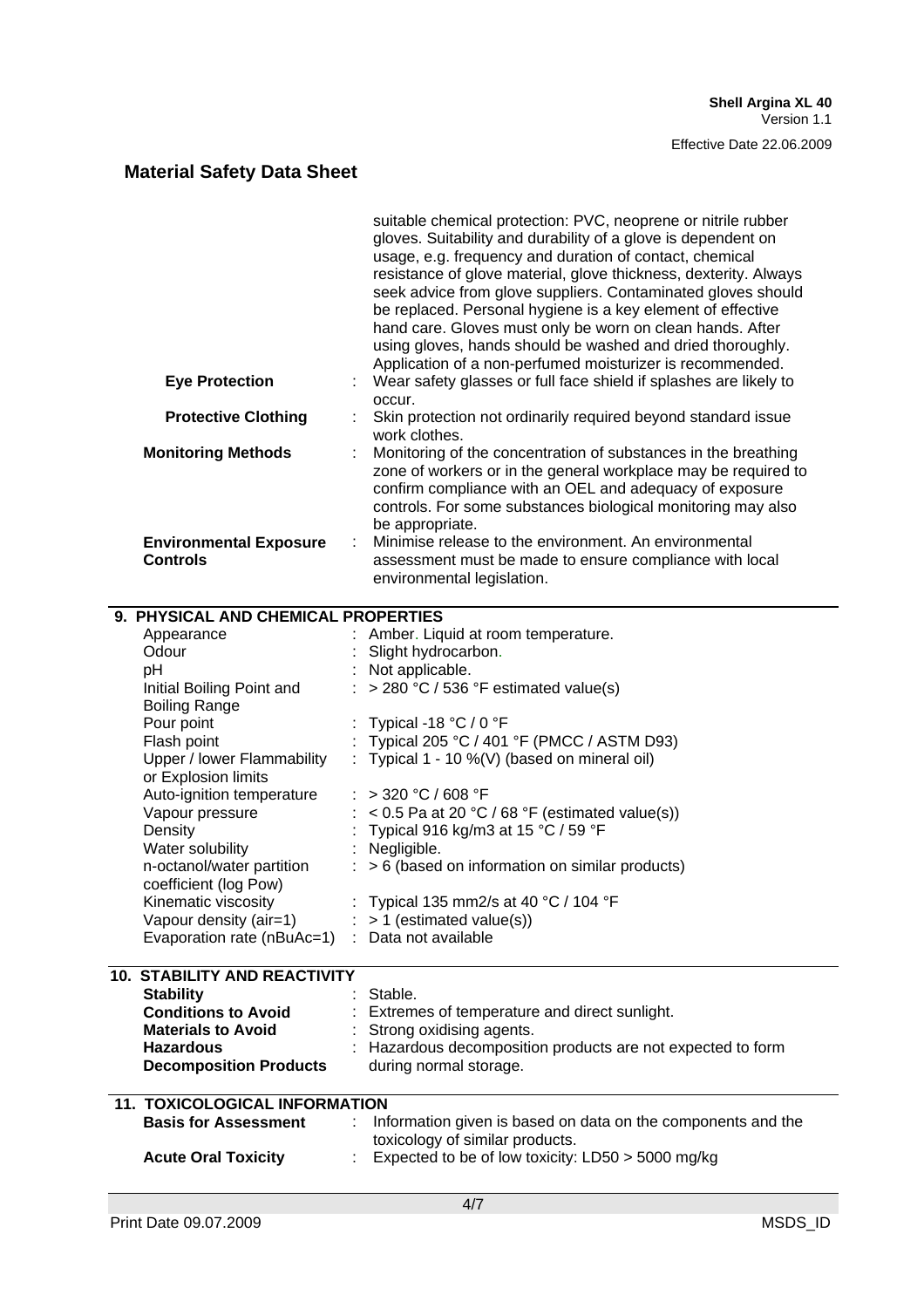| <b>Acute Dermal Toxicity</b><br><b>Acute Inhalation Toxicity</b><br><b>Skin Irritation</b> | Expected to be of low toxicity: LD50 > 5000 mg/kg<br>Not considered to be an inhalation hazard under normal<br>conditions of use.<br>Expected to be slightly irritating. Prolonged or repeated skin<br>contact without proper cleaning can clog the pores of the skin<br>resulting in disorders such as oil acne/folliculitis.                                                                       |
|--------------------------------------------------------------------------------------------|------------------------------------------------------------------------------------------------------------------------------------------------------------------------------------------------------------------------------------------------------------------------------------------------------------------------------------------------------------------------------------------------------|
| <b>Eye Irritation</b>                                                                      | Expected to be slightly irritating.                                                                                                                                                                                                                                                                                                                                                                  |
| <b>Respiratory Irritation</b>                                                              | Inhalation of vapours or mists may cause irritation.                                                                                                                                                                                                                                                                                                                                                 |
| <b>Sensitisation</b>                                                                       | Not expected to be a skin sensitiser.                                                                                                                                                                                                                                                                                                                                                                |
| <b>Repeated Dose Toxicity</b>                                                              | Not expected to be a hazard.                                                                                                                                                                                                                                                                                                                                                                         |
| <b>Mutagenicity</b>                                                                        | Not considered a mutagenic hazard.                                                                                                                                                                                                                                                                                                                                                                   |
| Carcinogenicity                                                                            | Product contains mineral oils of types shown to be non-<br>carcinogenic in animal skin-painting studies. Highly refined<br>mineral oils are not classified as carcinogenic by the<br>International Agency for Research on Cancer (IARC). Other<br>components are not known to be associated with carcinogenic<br>effects.                                                                            |
| <b>Reproductive and</b><br><b>Developmental Toxicity</b>                                   | Not expected to be a hazard.                                                                                                                                                                                                                                                                                                                                                                         |
| <b>Additional Information</b>                                                              | Used oils may contain harmful impurities that have<br>accumulated during use. The concentration of such impurities<br>will depend on use and they may present risks to health and<br>the environment on disposal. ALL used oil should be handled<br>with caution and skin contact avoided as far as possible.<br>Continuous contact with used engine oils has caused skin<br>cancer in animal tests. |

#### **12. ECOLOGICAL INFORMATION**

Ecotoxicological data have not been determined specifically for this product. Information given is based on a knowledge of the components and the ecotoxicology of similar products.

| <b>Acute Toxicity</b>              | Poorly soluble mixture. May cause physical fouling of aquatic<br>organisms. Expected to be practically non toxic: LL/EL/IL50 ><br>100 mg/l (to aquatic organisms) (LL/EL50 expressed as the<br>nominal amount of product required to prepare aqueous test<br>extract). Mineral oil is not expected to cause any chronic |
|------------------------------------|-------------------------------------------------------------------------------------------------------------------------------------------------------------------------------------------------------------------------------------------------------------------------------------------------------------------------|
| <b>Mobility</b>                    | effects to aquatic organisms at concentrations less than 1 mg/l.<br>Liquid under most environmental conditions. Floats on water. If<br>it enters soil, it will adsorb to soil particles and will not be<br>mobile.                                                                                                      |
| Persistence/degradability          | Expected to be not readily biodegradable. Major constituents<br>are expected to be inherently biodegradable, but the product<br>contains components that may persist in the environment.                                                                                                                                |
| <b>Bioaccumulation</b>             | Contains components with the potential to bioaccumulate.                                                                                                                                                                                                                                                                |
| <b>Other Adverse Effects</b>       | Product is a mixture of non-volatile components, which are not<br>expected to be released to air in any significant quantities. Not<br>expected to have ozone depletion potential, photochemical<br>ozone creation potential or global warming potential.                                                               |
| <b>13. DISPOSAL CONSIDERATIONS</b> |                                                                                                                                                                                                                                                                                                                         |

**Material Disposal** : Recover or recycle if possible. It is the responsibility of the waste generator to determine the toxicity and physical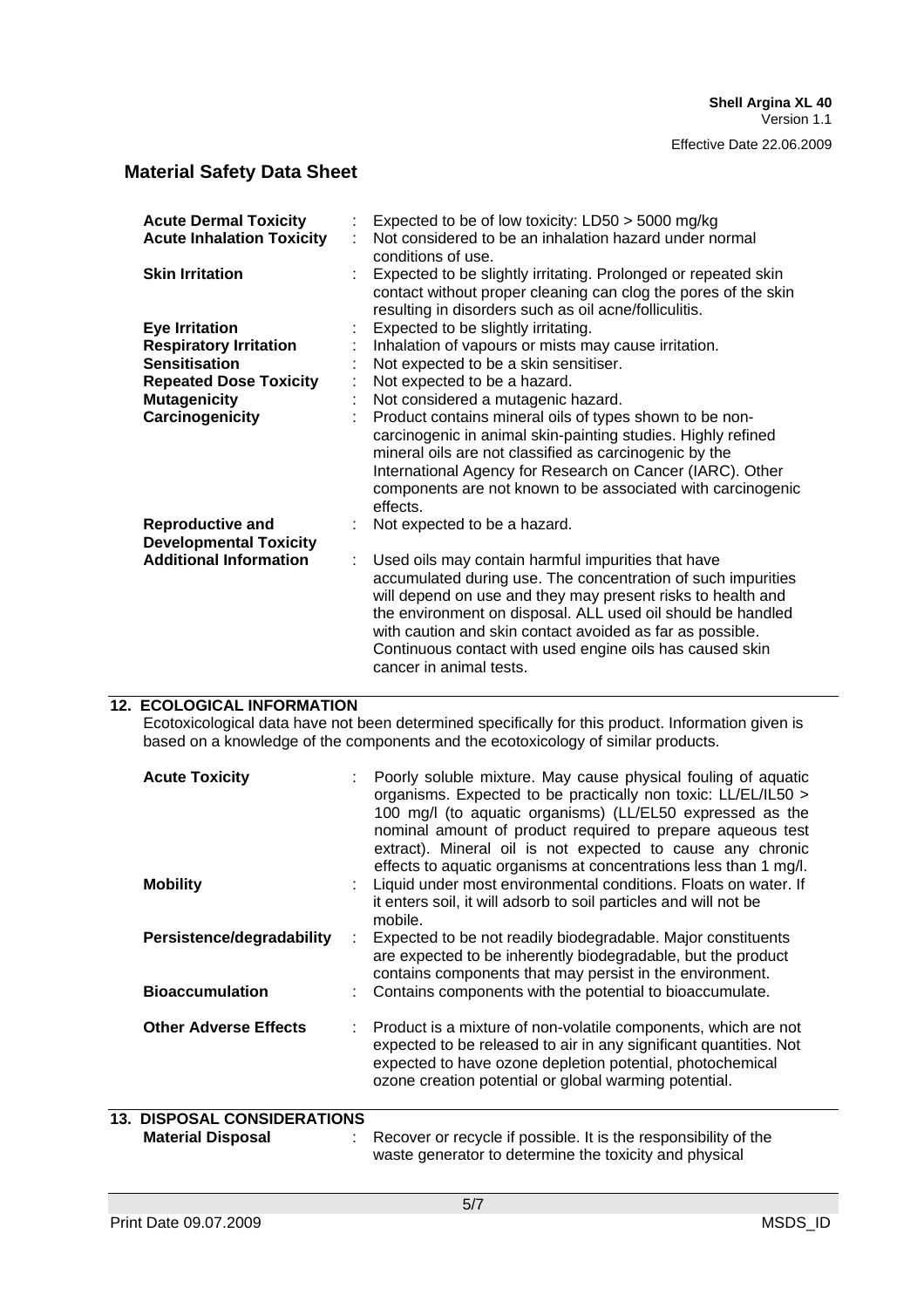|                                 | properties of the material generated to determine the proper<br>waste classification and disposal methods in compliance with<br>applicable regulations. Do not dispose into the environment, in<br>drains or in water courses. |
|---------------------------------|--------------------------------------------------------------------------------------------------------------------------------------------------------------------------------------------------------------------------------|
| <b>Container Disposal</b><br>t. | Dispose in accordance with prevailing regulations, preferably to<br>a recognised collector or contractor. The competence of the<br>collector or contractor should be established beforehand.                                   |
| <b>Local Legislation</b>        | Disposal should be in accordance with applicable regional,<br>national, and local laws and regulations.                                                                                                                        |

## **14. TRANSPORT INFORMATION**

#### **Land (as per ADR classification): Not regulated**

This material is not classified as dangerous under ADR regulations.

#### **IMDG**

This material is not classified as dangerous under IMDG regulations.

#### **IATA (Country variations may apply)**

This material is not classified as dangerous under IATA regulations.

#### **15. REGULATORY INFORMATION**

The regulatory information is not intended to be comprehensive. Other regulations may apply to this material.

| Not classified as dangerous under EC criteria. |
|------------------------------------------------|
| No Hazard Symbol required                      |
| Not classified.                                |
| Not classified.                                |
| : All components                               |
| listed or polymer                              |
| exempt.                                        |
| : All components                               |
| listed.                                        |
|                                                |

#### **16. OTHER INFORMATION**

R-phrase(s)

| R52/53                     | Not classified.<br>aquatic environment.                         |    | Harmful to aquatic organisms, may cause long-term adverse effects in the |  |  |
|----------------------------|-----------------------------------------------------------------|----|--------------------------------------------------------------------------|--|--|
| R <sub>53</sub>            | May cause long-term adverse effects in the aquatic environment. |    |                                                                          |  |  |
| <b>MSDS Version Number</b> |                                                                 |    | $\therefore$ 1.1                                                         |  |  |
| <b>MSDS Effective Date</b> |                                                                 | t. | 22.06.2009                                                               |  |  |
| <b>MSDS Revisions</b>      |                                                                 |    | : A vertical bar ( ) in the left margin indicates an amendment           |  |  |